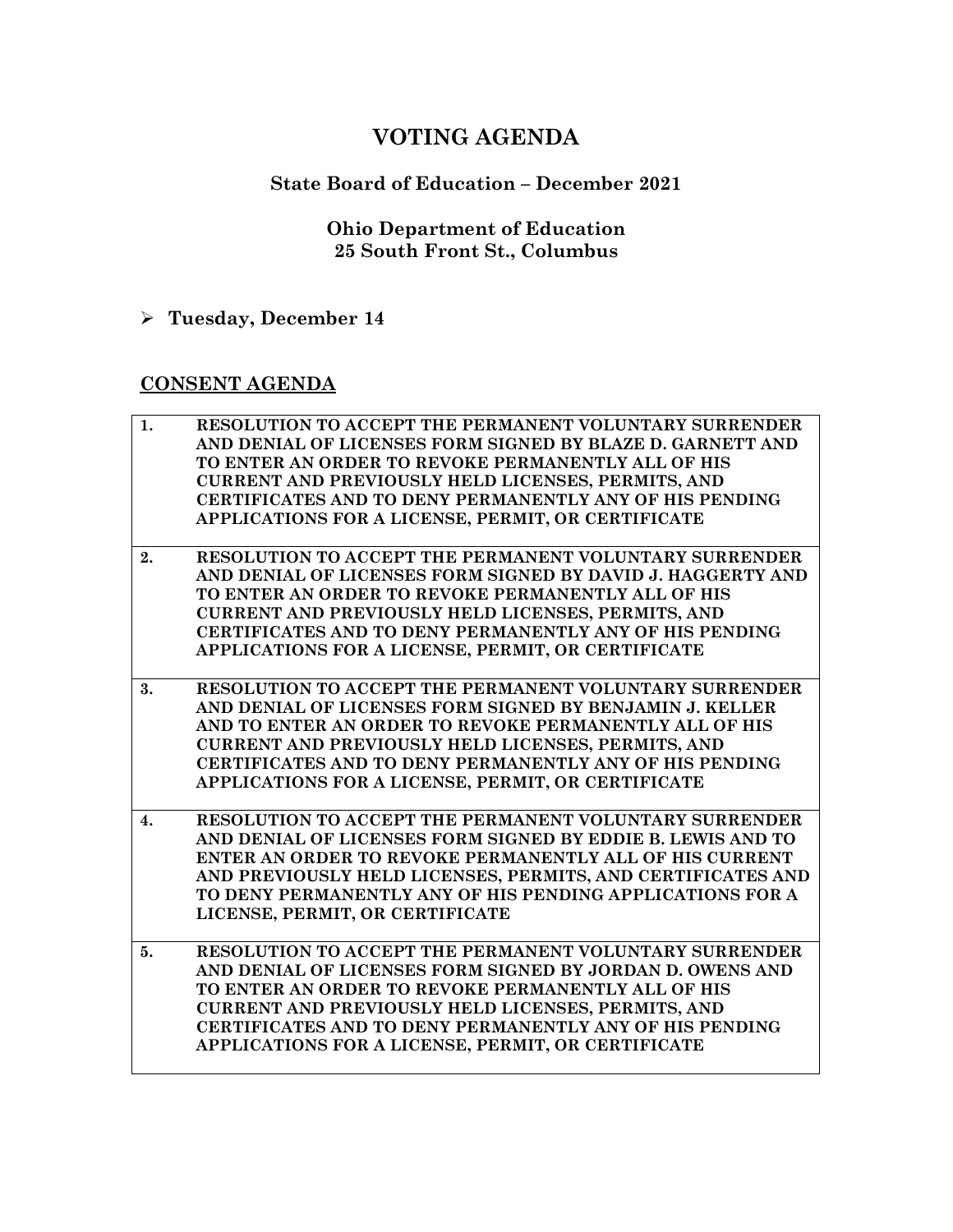#### **ADMINISTRATIVE RULES**

| 6. | RESOLUTION TO ADOPT CHANGES TO OHIO ADMINISTRATIVE CODE<br>3301-27-01 / QUALIFICATIONS TO DIRECT, SUPERVISE, OR COACH A<br>PUPIL-ACTIVITY PROGRAM                                       |
|----|-----------------------------------------------------------------------------------------------------------------------------------------------------------------------------------------|
| 7. | <b>RESOLUTION TO ADOPT CHANGES TO OHIO ADMINISTRATIVE RULE</b><br>3301-30-01 / OHIO DEPARTMENT OF YOUTH SERVICES AND OHIO<br><b>DEPARTMENT OF REHABILITATION AND CORRECTION SCHOOLS</b> |
| 8. | RESOLUTION TO ADOPT CHANGES TO OHIO ADMINISTRATIVE CODE<br>RULE 3301-102-10 AND TO ADOPT NO CHANGES TO OHIO<br><b>ADMINISTRATIVE CODE RULES 3301-102-11 AND 3301-102-12</b>             |

#### **TERRITORY TRANSFERS**

**9. RESOLUTION TO APPROVE THE TERRITORY TRANSFER AND REVENUE SHARING AGREEMENT BETWEEN THE OAK HILLS LOCAL SCHOOL DISTRICT, HAMILTON COUNTY, AND THE CINCINNATI CITY SCHOOL DISTRICT, HAMILTON COUNTY, PURSUANT TO SECTION 3311.24 OF THE OHIO REVISED CODE.** 

## **SCHOOL PERSONNEL**

| 10. | RESOLUTION TO REVOKE THE ONE-YEAR EDUCATIONAL AIDE PERMIT<br>OF TREVOR B. BUSH                                                                                                                                                                                                                                                                                  |
|-----|-----------------------------------------------------------------------------------------------------------------------------------------------------------------------------------------------------------------------------------------------------------------------------------------------------------------------------------------------------------------|
| 11. | <b>RESOLUTION TO ACCEPT THE REPORT AND RECOMMENDATION OF</b><br>THE HEARING OFFICER TO ISSUE AND SUSPEND THE FIVE-YEAR<br>PROFESSIONAL SPECIAL ALL GRADES TEACHING LICENSE AND FIVE-<br>YEAR PROFESSIONAL HIGH SCHOOL TEACHING LICENSE<br>APPLICATIONS AND TO SUSPEND THE FIVE-YEAR PROFESSIONAL<br>INTERVENTION SPECIALIST TEACHING LICENSE OF KEITH A. CARTER |
| 12. | RESOLUTION TO ACCEPT THE REPORT AND RECOMMENDATION OF<br>THE HEARING OFFICER TO REVOKE PERMANENTLY THE ONE-YEAR<br>SUBSTITUTE GENERAL EDUCATION TEACHING LICENSE OF BRITTANY<br>M. DEMMITT                                                                                                                                                                      |
| 13. | <b>RESOLUTION TO ACCEPT THE REPORT AND RECOMMENDATION OF</b><br>THE HEARING OFFICER TO REVOKE PERMANENTLY THE FIVE-YEAR<br><b>PROFESSIONAL EDUCATION OF THE HANDICAPPED TEACHING</b><br>LICENSE OF CHERYL M. GARVIN                                                                                                                                             |
| 14. | RESOLUTION TO ACCEPT THE REPORT AND RECOMMENDATION OF<br>THE HEARING OFFICER TO REVOKE PERMANENTLY THE FIVE-YEAR<br>PROFESSIONAL COMPREHENSIVE HIGH SCHOOL TEACHING LICENSE<br>OF CURTISS L. HARRIS                                                                                                                                                             |